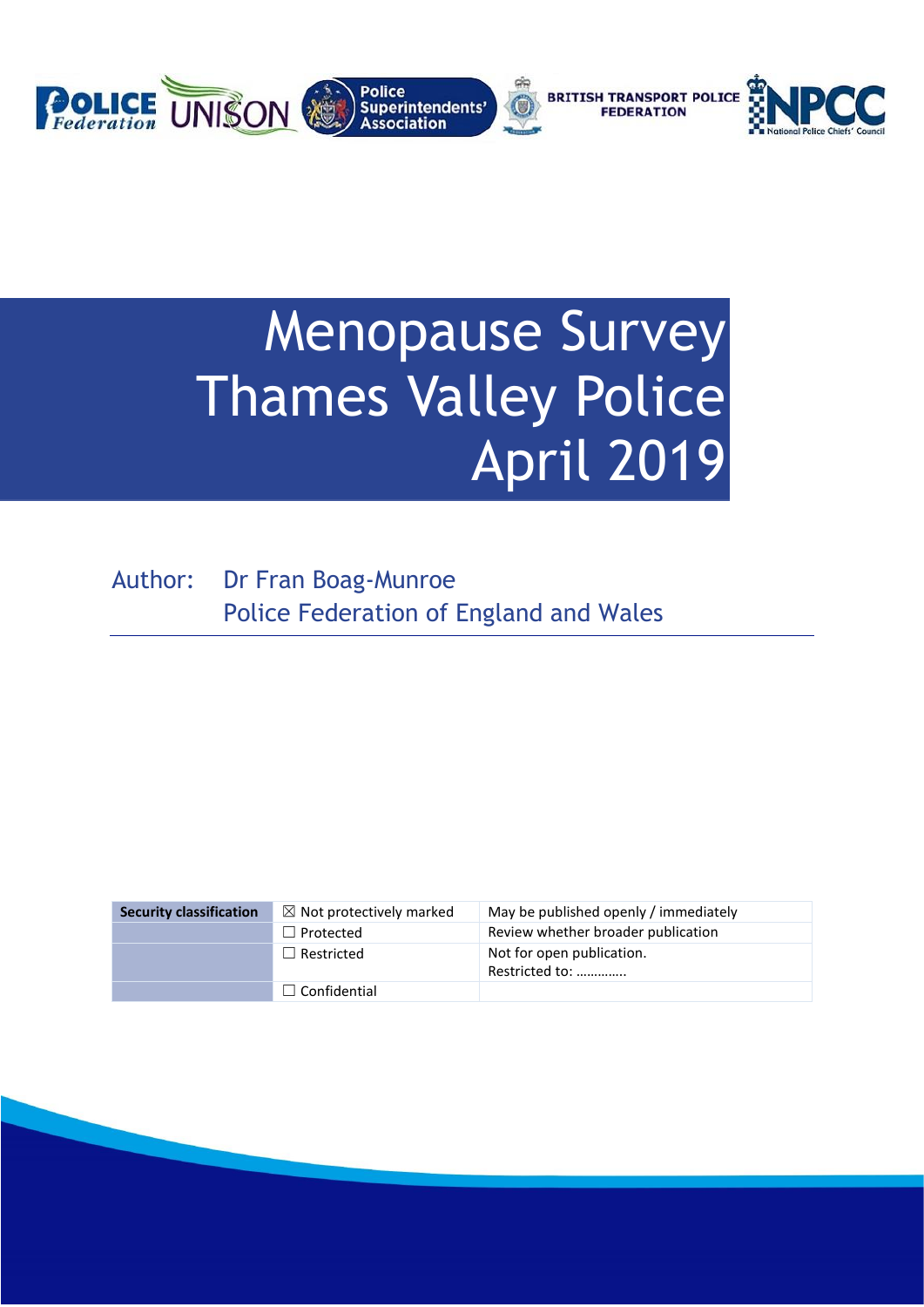## **Contents**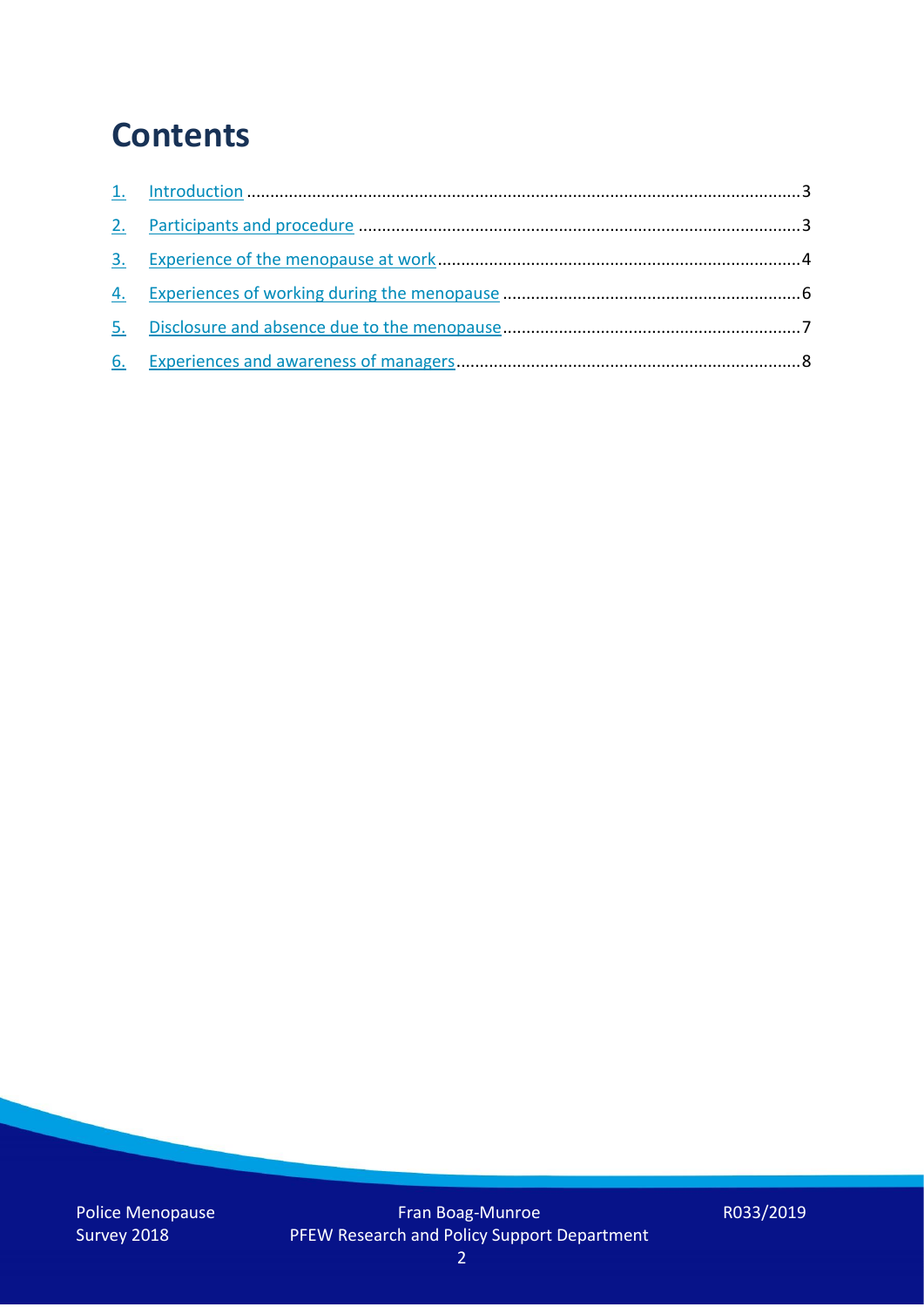# **1. Introduction**

The Menopause Survey 2018 was the first of its kind to examine the experiences and awareness of the menopause amongst police officers and police staff at a national level in England and Wales. In particular, it looked at the experiences of individuals who have either gone through or are going through the menopause and the experiences, as well as awareness of managers and supervisors in terms of supporting individuals who are going through the menopause.

This report provides an overview of some of the key findings from the survey for Thames Valley Police.

### **2. Participants and procedure**

Overall 307 responses were received from respondents in Thames Valley Police. 50% of responses were from police officers and 50% were from police staff. 206 respondents completed questions about their experiences of the menopause at work. 100 respondents answered questions relevant to line managers and supervisors (there was an overlap of 52 respondents who completed both sets of questions. A further 53 responses were received from other respondents within Thames Valley Police (i.e. respondents without personal experience of the menopause or managerial responsibilities. Due to the smaller number of respondents within this latter group, these responses have not been reported below, however they have been included within the national statistics.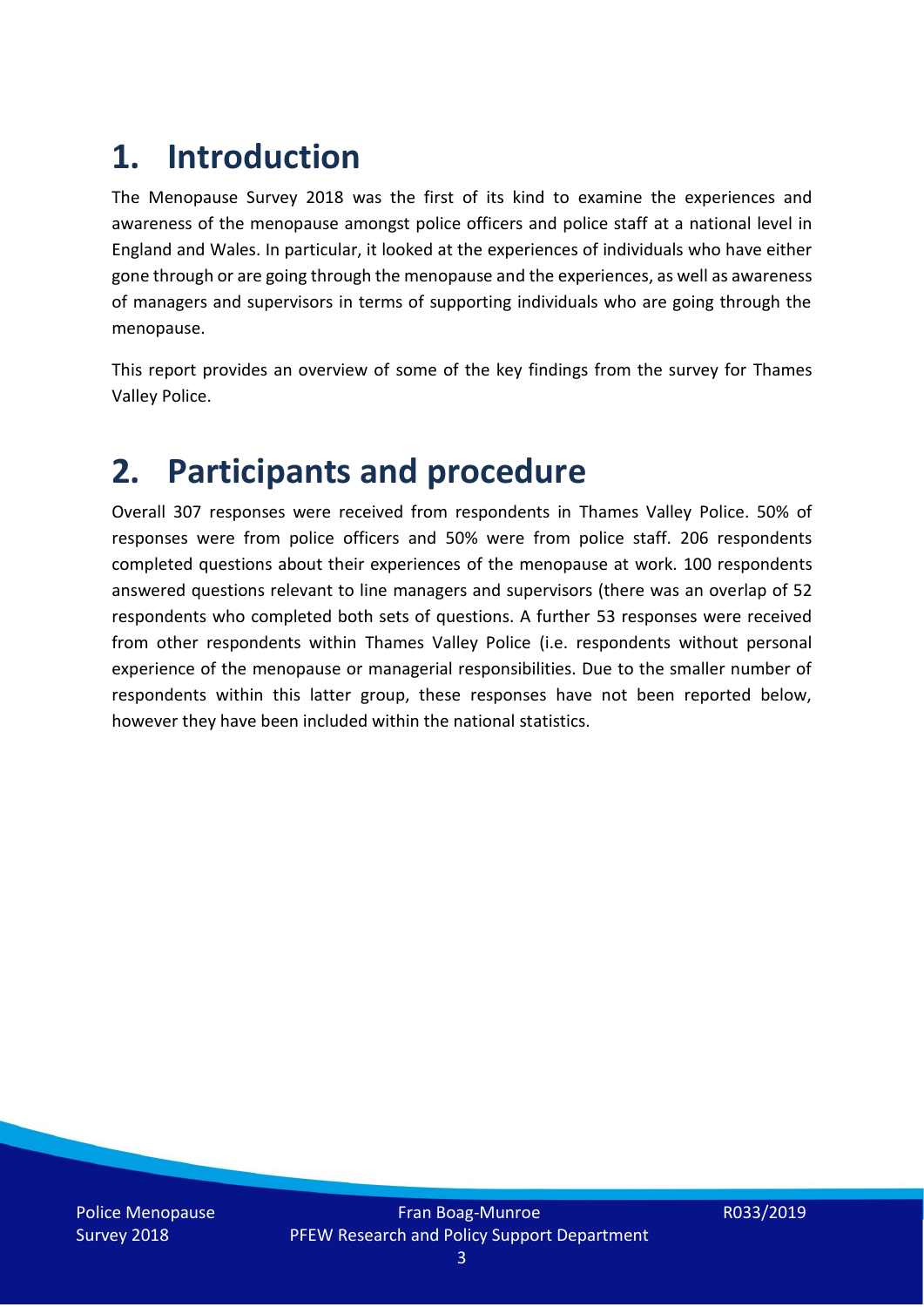### **3. Experience of the menopause at work**

73% of respondents in Thames Valley Police said that symptoms of the menopause were either moderately or extremely problematic. This is lower than the national average, where 76% of respondents reported that symptoms of the menopause were moderately or extremely problematic.



Respondents were asked about the aspects of their working environment that made coping with symptoms of the menopause moderately or extremely difficult. The proportion of respondents in Thames Valley Police who reported that these aspects of their working environment made coping moderately or extremely difficult are presented in Table 1 below, along with the corresponding proportions for the country as a whole.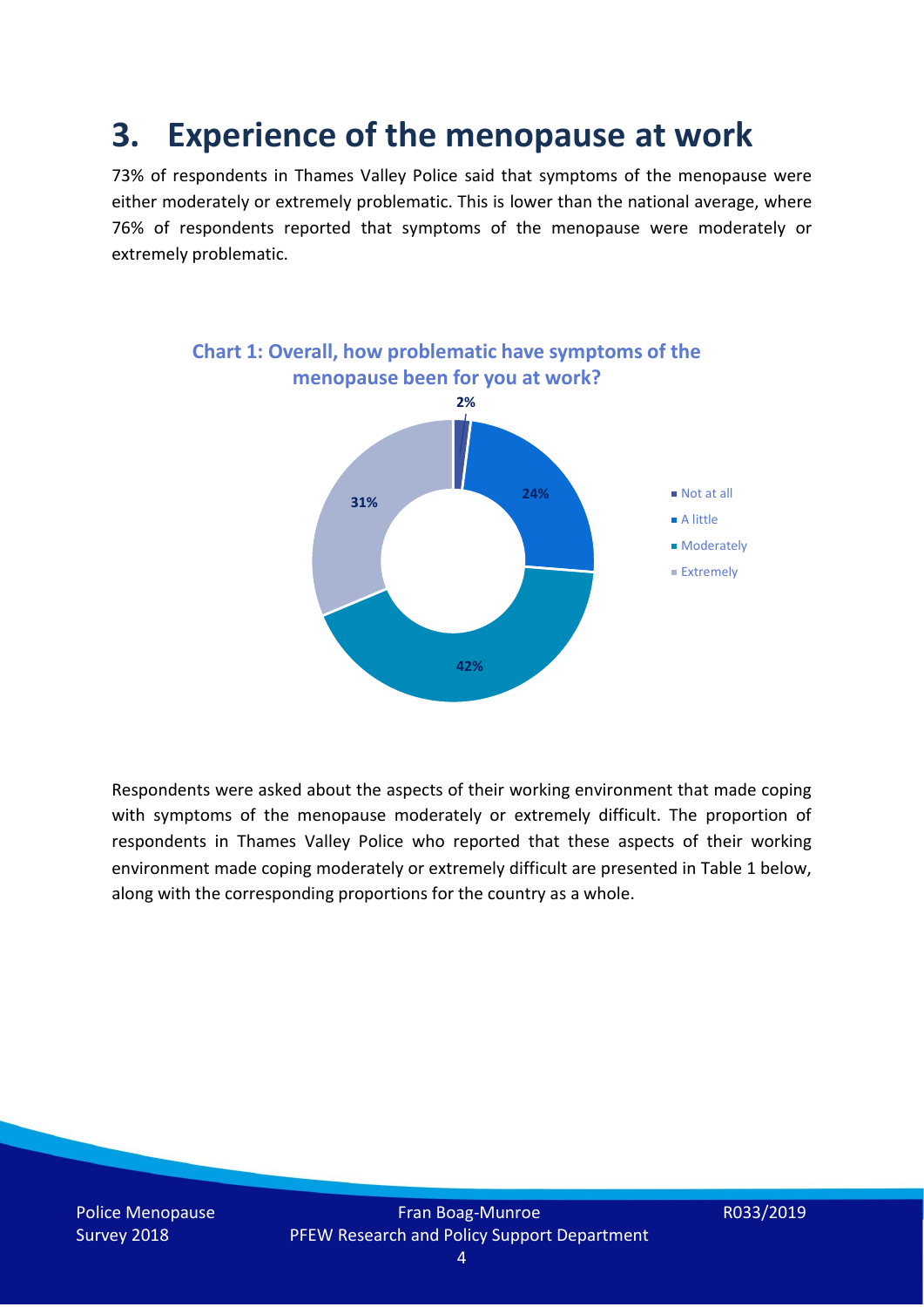Table 1: Aspects of the working environment (where applicable) that made coping with symptoms of the menopause moderately or extremely difficult

|                                   | <b>Thames Valley Police</b> | <b>National Sample</b> |
|-----------------------------------|-----------------------------|------------------------|
| <b>Recalling detailed</b>         | 49%                         | 50%                    |
| information                       |                             |                        |
| <b>Having to work shifts</b>      | 23%                         | 33%                    |
| <b>Having fixed working hours</b> | 18%                         | 20%                    |
| The temperature of your           | 59%                         | 61%                    |
| working environment               |                             |                        |
| Inadequate opportunity to         | 57%                         | 57%                    |
| control ventilation in your       |                             |                        |
| working environment               |                             |                        |
| Inadequate access to toilet       | 13%                         | 16%                    |
| <b>facilities</b>                 |                             |                        |
| <b>Shared offices/workspaces</b>  | 27%                         | 27%                    |
| The physical demands of           | 25%                         | 26%                    |
| the job                           |                             |                        |
| The design of uniforms            | 22%                         | 23%                    |
| The pressure of tight             | 34%                         | 32%                    |
| deadlines                         |                             |                        |
| <b>Your workload</b>              | 39%                         | 38%                    |
| <b>Not being office-based</b>     | 6%                          | 9%                     |
| <b>Having to make difficult</b>   | 29%                         | 26%                    |
| decisions within your job         |                             |                        |
| <b>Having to attend formal</b>    | 21%                         | 18%                    |
| meetings                          |                             |                        |
| <b>Having to maintain your</b>    | 14%                         | 18%                    |
| position for long periods         |                             |                        |
| without relief                    |                             |                        |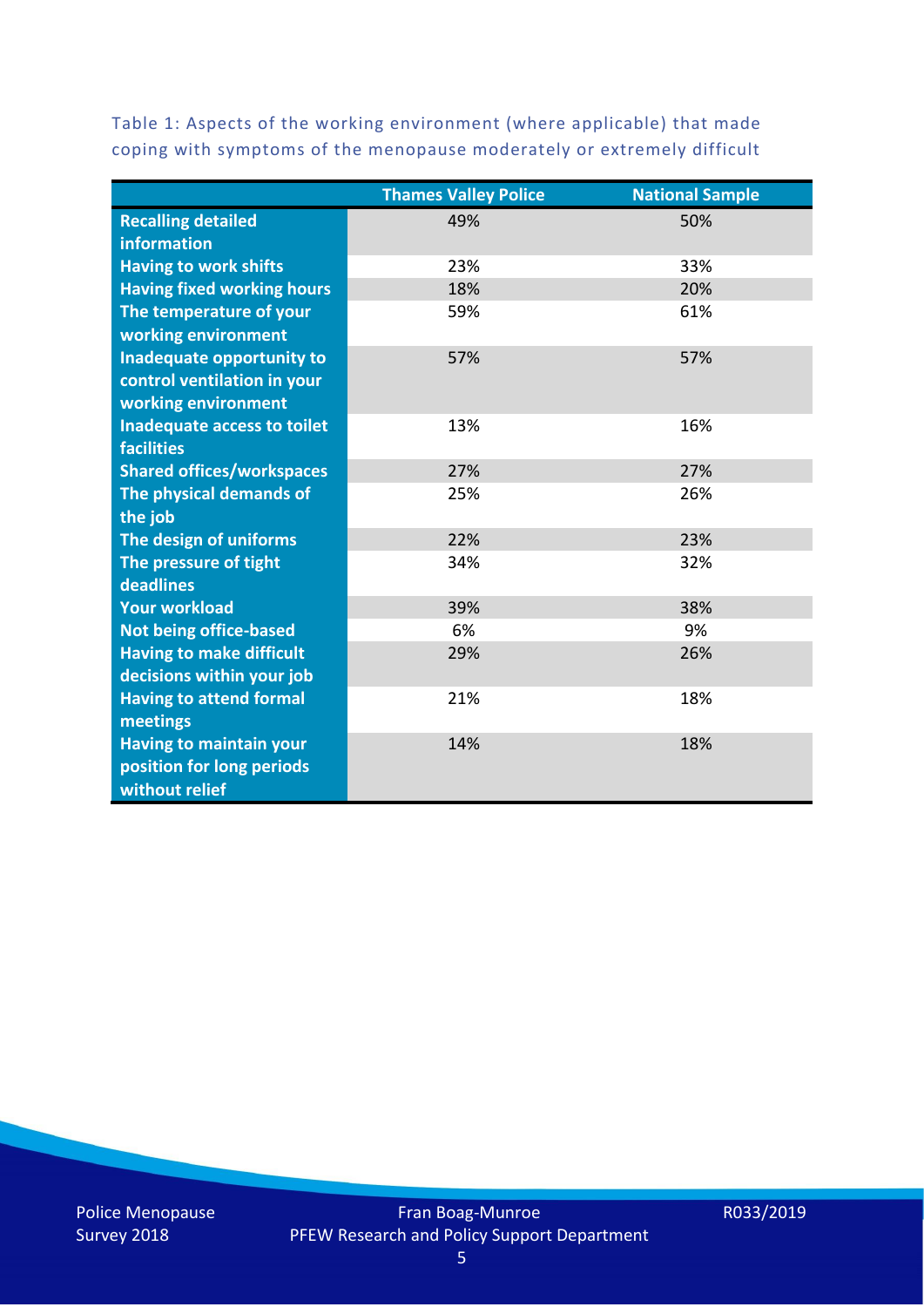## **4. Experiences of working during the**

### **menopause**

49% of respondents in Thames Valley Police said that they felt that their job performance had been negatively affected by the menopause. This is higher than the national sample, where 46% felt that their job performance had been negatively affected by the menopause.

26% of respondents felt that the menopause had negatively affected their manager's and colleagues' views on their competence at work. Within the national sample, 21% of respondents who had either gone through or were going through the menopause felt this way.

22% of respondents in Thames Valley Police said that they had considered leaving because they have found it difficult to deal with the menopause at work. This is higher than the national average, where 20% of respondents said that they had considered leaving as a result of the menopause.



#### **Chart 2: Experiences of work as a result of the menopause**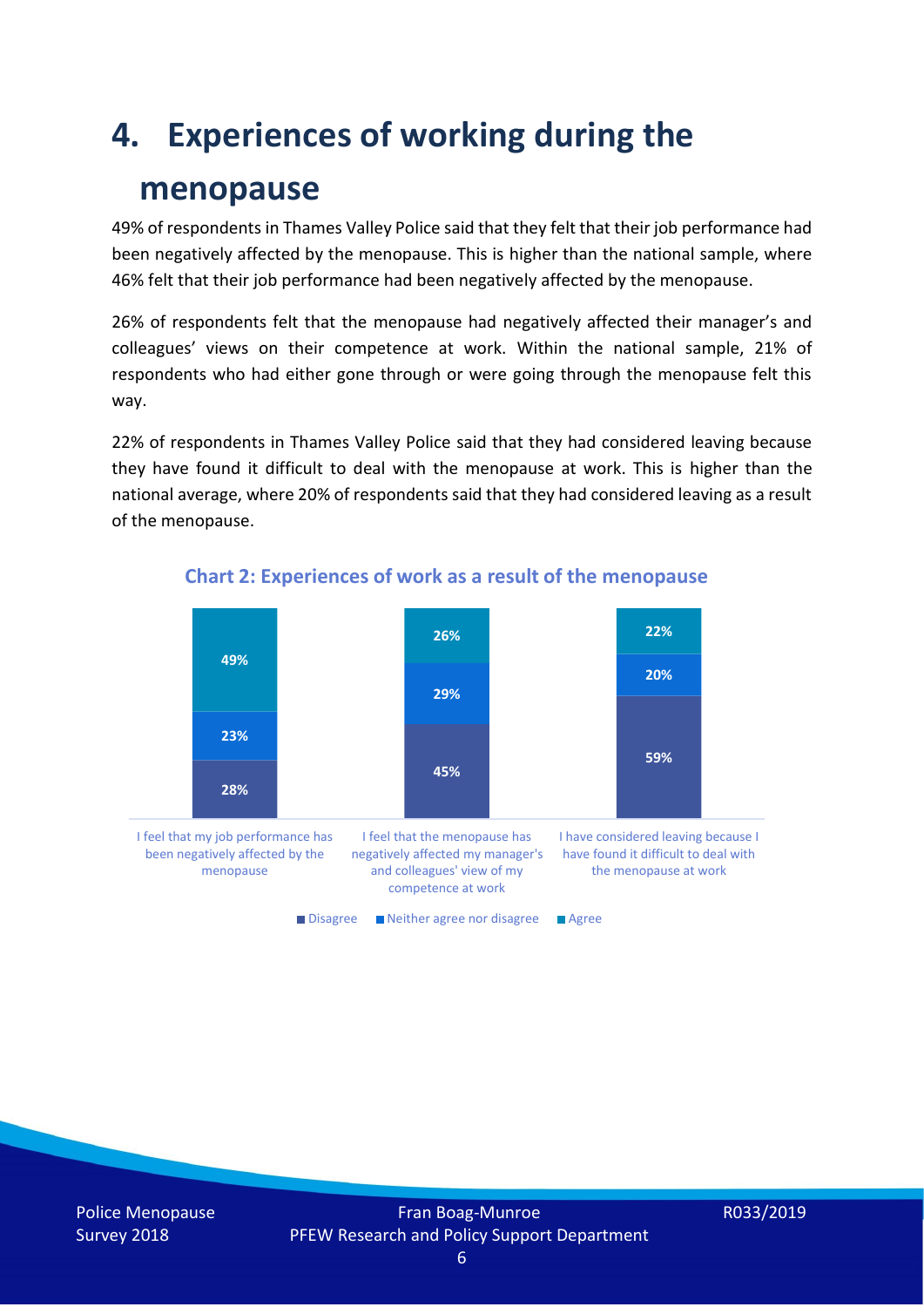## **5. Disclosure and absence due to the**

### **menopause**

52% of respondents in Thames Valley Police said that they had disclosed to their line manager that they were experiencing symptoms of the menopause. 46% said that they had not disclosed to their line manager (the remainder did not feel this was applicable to them). Respondents in Thames Valley Police were more likely to have told their line manager that they were experiencing symptoms of the menopause compared to the national sample, where 47% had disclosed to their line manager.

19% of respondents in Thames Valley Police said that they had taken sickness absence because they were experiencing symptoms of the menopause. In addition, 63% said that they had attended work despite feeling that they should have really taken sick leave because of their symptoms (i.e. menopause-related "presenteeism") and 37% said that they had taken annual leave or rest days to take time off because they were experiencing symptoms of the menopause (i.e. menopause-related leaveism).

Comparison of the proportions of respondents in Thames Valley Police reporting menopauserelated sickness absence, presenteeism and leaveism compared to the national average are presented in Table 2 below.

|                          | <b>Thames Valley Police</b> | <b>National Sample</b> |
|--------------------------|-----------------------------|------------------------|
| <b>Menopause-related</b> | 19%                         | 18%                    |
| sickness absence         |                             |                        |
| <b>Menopause-related</b> | 63%                         | 62%                    |
| presenteeism             |                             |                        |
| <b>Menopause-related</b> | 37%                         | 35%                    |
| leaveism                 |                             |                        |

#### Table 2: Menopause-related sickness absence, presenteeism and leaveism